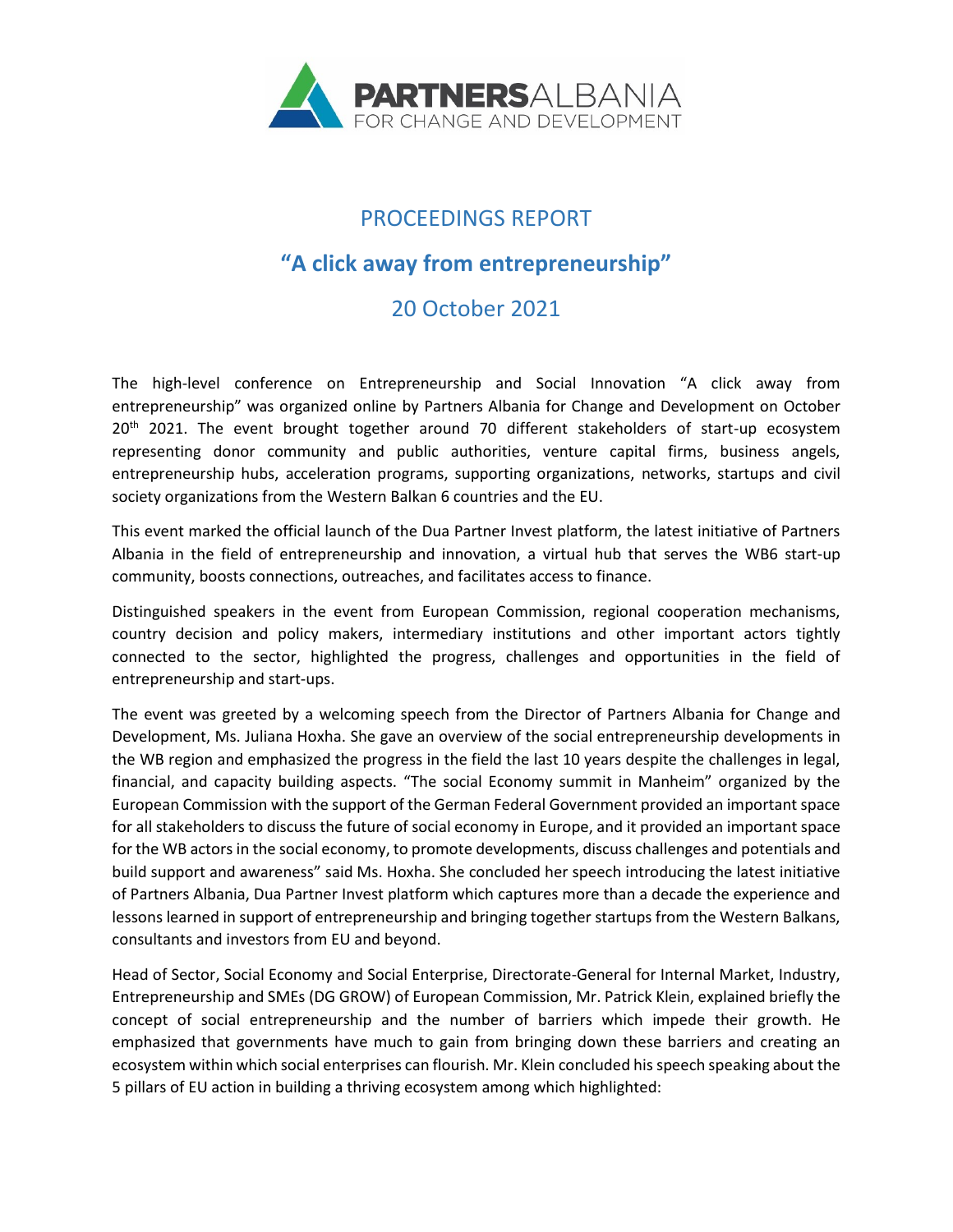*- Legal and regulatory frameworks*: which brings clarity, visibility and recognition and consists in mapping, policy review, better entrepreneurship tool.

*- Access to finance:* which should be of a range of types and sources available for SE. Regional funds (ESF+/ERDF), financial instruments (InvestEU).

*- Access to markets:* key is particularly through public procurement. Training, guides and best practices;

*- Business support structures:* both generic and specialist, and catering for both start-up and growth. EEN, supporting business incubators development (eg:impact Hub).

*- Skills, training and education:* Skills and capacities need to be built, among policy-makers as much as among social enterprises. This is best done in partnership.

Ms. Maja Handjiska-Trendafilova, Head of Program Department, Regional Cooperation Council, coming from a Regional perspective of the Balkans as a whole unit, said that it is the small enterprises that develop innovative practices that come in help of driving the necessary structural changes. She concluded that RCC facilitates the establishment of regional networks of green startups, women entrepreneurs, young graduates with excellent business ideas, while in the same time collaborating with different clusters and programs. In this regard Ms. Handjiska-Trendafilova introduced RCC programs with financial support in digital economy among which, with high interest for the startups in the area and the audience, the second competition called Balkathon, an online, regional competition that invites interested young people, startups, entrepreneurs, students, digital innovation hubs, scientific parks, universities, SMEs, etc. from all Western Balkan economies to propose and develop innovative digital solutions as a response to the challenges of our day-to-day life. Balkathon competition seeks to support innovative ideas in Smart Cities, E-Health, Green Cites and E-entrepreneur which will smarten up Western Balkan region and encourage regional collaboration, co-creation and real-life change, with the idea to help the region, businesses and citizens to strengthen their resilience to global challenges.

### [Video registration of panel I discussion](https://youtu.be/ZMmZVnliCr0)

- - - - - - - - - - - - - - - - - - - - - - - - - - - - - - - - - - - - - - - - - - - - - - - - - - - - - - - - -- - - - - - - - - - - - - - - - - - - - - - -

The second panel of the event was organized in two parallel discussion sessions stimulating sharing and exchange among government representatives and intermediary organizations operating in the field of entrepreneurship in the region on public policies and mechanisms in support of entrepreneurship. Development of appropriate legal, regulatory and fiscal frameworks for the operation of social economy enterprises and organizations, it is also one of the main recommendations of the European Social Economy Summit, Mannheim 2021.

The first discussion session was composed of five key speakers from government institutions and supporting organizations in Albania, Kosovo and North Macedonia, as follows: Ms. Edona Bilali, Minister of State for the Protection of Entrepreneurship, Albania, Ms. Klotilda Kosta, Director of Programs, Partners Albania for Change and Development, Albania, Mr. Uranik Begu, Executive Director, Innovation Center, Kosovo, Mr. Jumni Ademi, State Counselor for Entrepreneurship, Ministry of Economy, North Macedonia and Mr. Igor Madzov, Founder and President, StartupMacedonia, North Macedonia. The panel was moderated by Mr. Shkëlzen Marku, Co-founder and Managing Director of Yunus Social Business Balkans.

The second discussion session focused on the public policies and mechanisms in Bosnia and Hercegovina, Montenegro and Serbia. The speakers included: Mr. Nevzet Sefo, Expert Advisor, Federal Ministry of Development, Entrepreneurship and Crafts, Bosnia & Hercegovina, Ms. Marijeta Barjaktarovic Lanzardi,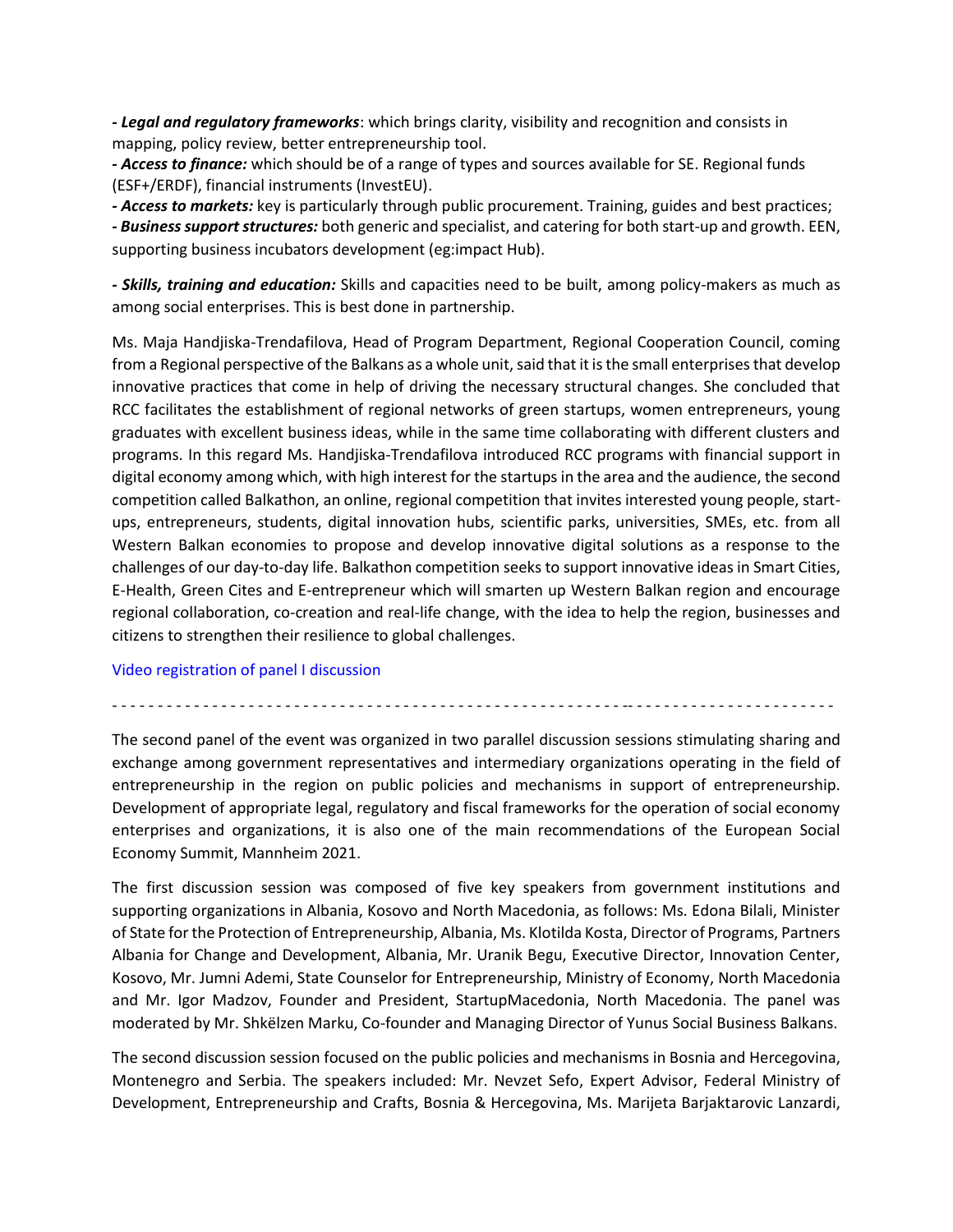Acting Director General, Directorate of Digital Economy and Technological Development, Ministry of Economic Development, Montenegro, Ms. Milena Kostadinovic, Operations Manager, Innovation Fund, Serbia, Ms. Sejdefa Basic, Collective Impact Director, Mozaik Foundation, Bosnia & Hercegovina, Mr. Igor Milosevic, Program Developer, ADP-Zid, Montenegro, Ms. Dina Rakin, Director, Coalition for Solidarity Economy Development, Serbia. This panel was moderated by Ms. Nikica Kusinikova, Director of Association Konekt from North Macedonia.

The first part of the session discussions focused on the most important achievements, in terms of policy, legal/regulatory framework and/or supporting mechanisms (state and non-state actors) for development of startups, entrepreneurship and social economy in respective countries. The session concluded that the last decade some positive developments have occurred in national and regional level in the Western Balkan 6 to improve the competitiveness and effectiveness of the entrepreneurship ecosystem and social economy sector in the Western Balkan countries. As key results of this session, the following came into view:

- $\downarrow$  All countries in the region are committed to create enabling environment for entrepreneurships and start-ups. More increasingly, the state actors' shift is towards innovation and digital technologies to improve competitiveness of the WB markets and their integration in the global economies;
- $\ddot{\phantom{1}}$  Among the most important achievements is the increased awareness on the importance of development of innovative, green and social startup initiatives and the increased engagement of stakeholders to support these initiatives;
- **Particular focus of the public and private sector initiatives in this area are youth i.e. creating** possibilities for young people to engage in entrepreneurship (including social entrepreneurship);
- **There is need for government commitment to further strengthen the collaboration with** international programs and ecosystem actors in order to improve efficiency of the startup support measures and instruments in the countries;
- $\ddot{\phantom{1}}$  The importance of cooperation and collaboration among stakeholders to create enabling legal and operations startups and new enterprises. There are existing new initiatives in the region, but they are not well known by the startups/entrepreneurs, but only through collaboration among them these initiatives of support will be more effective;
- $\ddot{\phantom{1}}$  The pressing need for a more enabling environment and more favorable conditions for startups and social enterprises in the whole Western Balkan region, including access to financing and favorable tax treatment for startups, also legal framework that enables Business angels and venture capital firms to be established;
- $\ddot{\phantom{1}}$  The support programs need to be carefully designed, have sound selection process in place and later on proper monitoring system and report on the impact of the supportive mechanisms.

### [Video registration of panel II, group](https://youtu.be/1X8HLDMOmnI) 1 discussion

[Video registration of panel II,](https://youtu.be/obkLAsbsRDc) group 2 discussion

- - - - - - - - - - - - - - - - - - - - - - - - - - - - - - - - - - - - - - - - - - - - - - - - - - - - - - - - -- - - - - - - - - - - - - - - - - - - - - - -